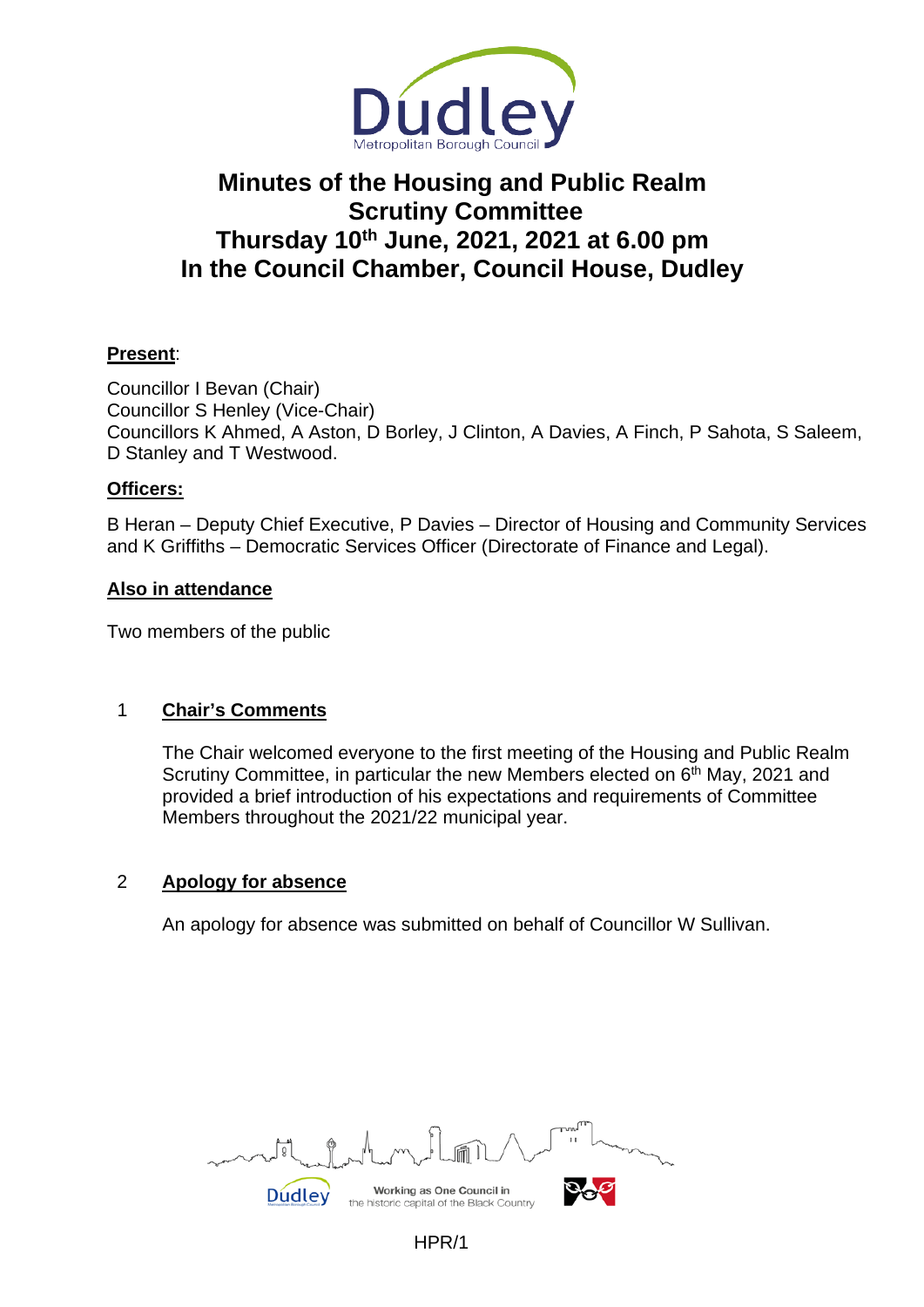## 3 **Declarations of Interests**

Councillor S Henley declared a non-pecuniary interest in Agenda Item 7 – Overview of Safe and Sound (Dudley's Community Safety Partnership) and Focus on Community Cohesion Strategic Group due to his employment with the West Midlands Fire Service.

## 4 **Public Forum**

There were no issues raised under this agenda item.

## 5 **Annual Scrutiny Programme 2021/22**

A report of the Lead for Law and Governance (Monitoring Officer) was submitted on items to be included in the Annual Scrutiny Programme for detailed consideration by this Scrutiny Committee during 2021/22.

Reference was made to the restructure proposals for the Directorates of Housing and Community Services and Public Realm and the loss of dedicated staff in those areas. It was suggested that an item be included in the annual scrutiny programme to update Members on transformation progress, including structure, interim arrangements, budgets involved and the functions of each Directorate. It was important for Members to understand the priorities identified in the Dudley Council Plan 2019-22 and be able to scrutinise departmental performance, including comparisons for previous years, key and future work plan priorities, failings, improvements, and lessons learned in order to ensure that an effective and dynamic Council Plan was delivered, aligning the core Council priorities. Member support was essential to ensure the successful delivery of the service moving forward. The Deputy Chief Executive acknowledged the points raised and would liaise further with the Chair of the Committee and Democratic Services with a view to including the item in the 2021/22 scrutiny programme.

Members expressed disappointment at the lack of scrutiny/member participation prior to decisions being made and emphasised the importance of scrutiny. The Deputy Chief Executive highlighted the function of Communications and Public Affairs, however, emphasised that publication of information in local newspapers was out of the control of the Local Authority. Comments were made on the number of items outlined in the work programme hindering the ability to effectively scrutinise matters and it was considered that scrutiny of one or two items per Committee was preferred. It was envisaged that should items need to be discussed and scrutinised in more detail, additional meetings/working groups would be considered.

## **Resolved**

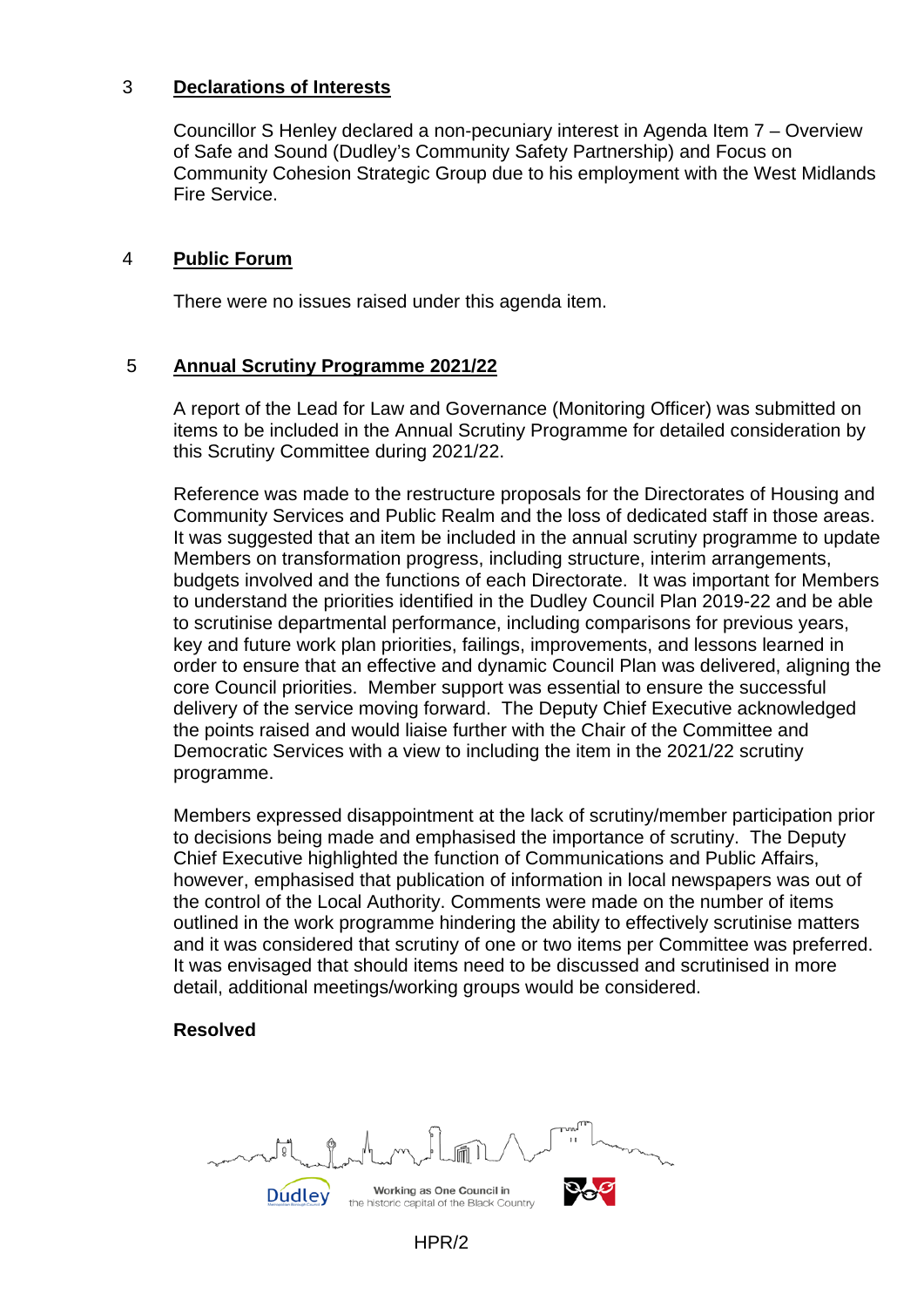- (1) That the information contained in the report and the items in the Annual Scrutiny Programme for consideration by this Committee during 2021/22 be noted.
- (2) That the Committee confirm the programme of business below, subject to the need for flexibility to reflect any changes that might arise during the municipal year:

## Thursday 10<sup>th</sup> June, 2021

Housing White Paper (Tenants Charter) Overview of Safe and Sound (Dudley's Community Safety Partnership) and Focus on Community Cohesion Strategic Group

Wednesday 22<sup>nd</sup> September, 2021

Use of Glyphosate Weed Killer Housing Board/Dudley Federation of Tenants and Residents Association (DFTRA) and tenant participation Draft Annual Housing report

Thursday 18th November, 2021

Medium Term Financial Strategy Review of Housing Medium Term Financial Strategy Highways Maintenance (to include information on potholes and general condition of roads

Thursday 27<sup>th</sup> January, 2022

Safe and Sound (Dudley Community Safety Partnership

Wednesday 30<sup>th</sup> March, 2022

Black Country Transport Hub Collaboration Agreement Waste Strategy

- (3) That consideration be given by the Deputy Chief Executive, the Chair of the Committee and Democratic Services on including and scheduling an item to the Scrutiny Programme in relation to the transformation progress.
- (4) That the Lead for Law and Governance, following consultation with the Chair and Vice-Chair, be authorised to make all the necessary arrangements to enable this Committee to undertake its programme of scrutiny work during the 2021/22 municipal year.
- (5) That the terms of reference for the Housing and Public Realm Scrutiny Committee, as set out in the Appendix to the report submitted, be noted.

Working as One Council in **Dudley** the historic capital of the Black Country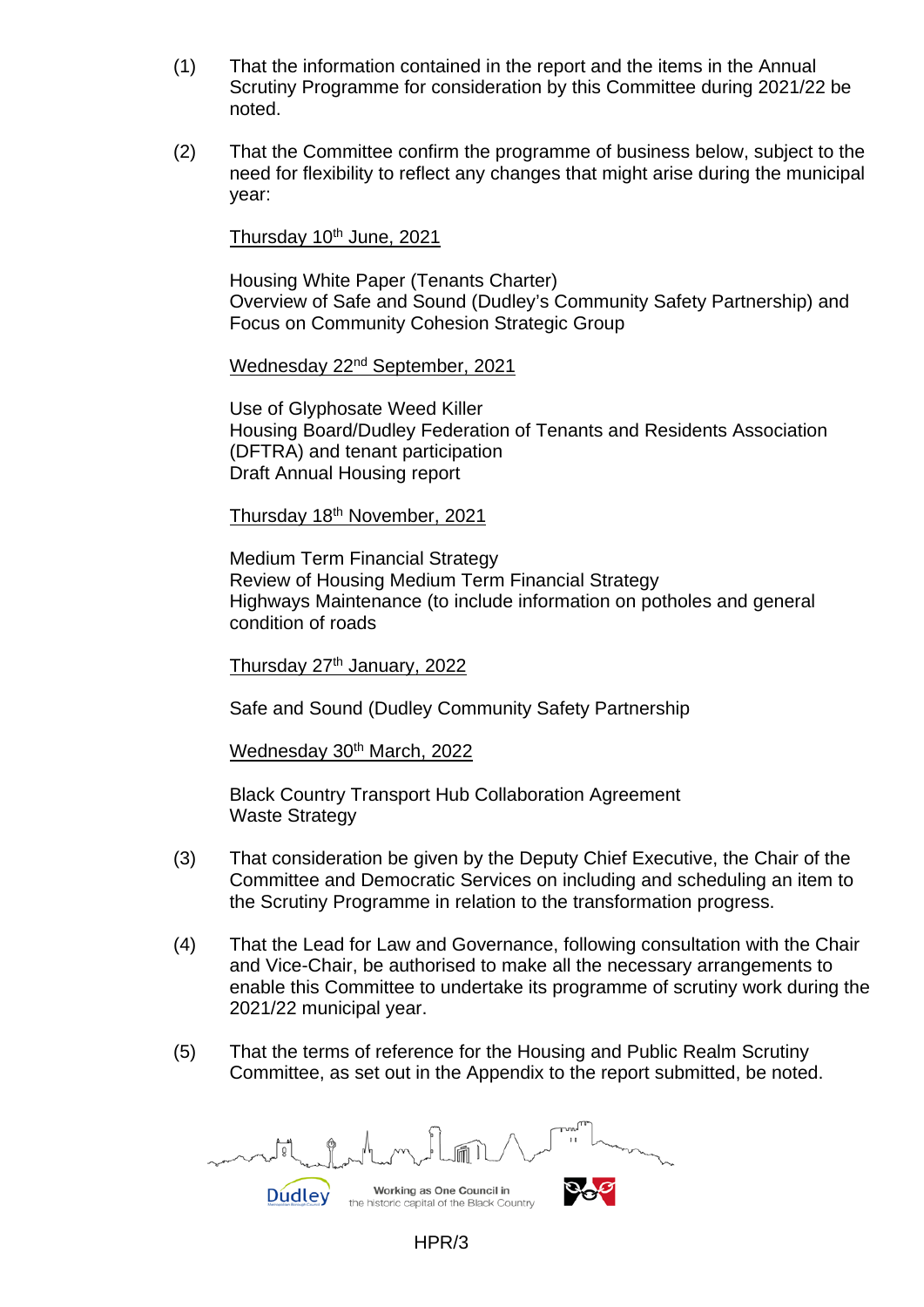## 5 **Housing White Paper (Tenants Charter)**

A report of the Director of Housing and Community Services was submitted on the Housing White Paper bringing a change in the relationship between the Regulator of Social Housing, social landlords and tenants and develop into important legislation to incorporate the learning from the Grenfell fire tragedy and the last five years of regulatory approach.

The Director of Housing and Community Services gave a verbal presentation, referring to key information associated with the Housing White Paper plan. The White Paper was launched in consultation and engagement with social housing residents as a result of the Grenfell Tower tragedy in June 2017, which raised critical questions for everyone involved in social housing. The White Paper's vision was to raise the standard of social housing, to make clear the standards that every social tenant in England was entitled to expect from their landlords, ensure that people felt safe in their homes and were able to have problems fixed before they spiralled out of control. It was also expected that complaints should be investigated effectively and to be supported with first steps of ownership. The Charter aimed to give social housing tenants a voice and to ensure that they were listened to and protected and empowered by a regulatory regime, together with a culture of transparency and accountability.

While much of the responsibility for delivering the expectations set out in the White Paper rested with social landlords, its implementation would be underpinned by a strengthened consumer regulation regime that would be carried out by the Regulator of Social Housing (RSH). Proactive consumer regulation and tenant satisfaction measures were important supporting tools to help deliver the outcomes and support assurances that standards were met.

Changes to legislation would be time consuming and during that time the Government would be consulting with stakeholders, including local authorities and tenants to ensure that the social consumer regulation was fit for purpose and complemented the economic regulation work. Collaborative working between landlord and tenant was essential to ensure the effective delivery of the White Paper charter outcomes.

Following the presentation, Members had the opportunity to ask questions, make comments and responses were provided where necessary, as follows:-

Reference was made to incorporating the general repair/littering of roads into the services outcomes associated with the requirements of the White Paper.

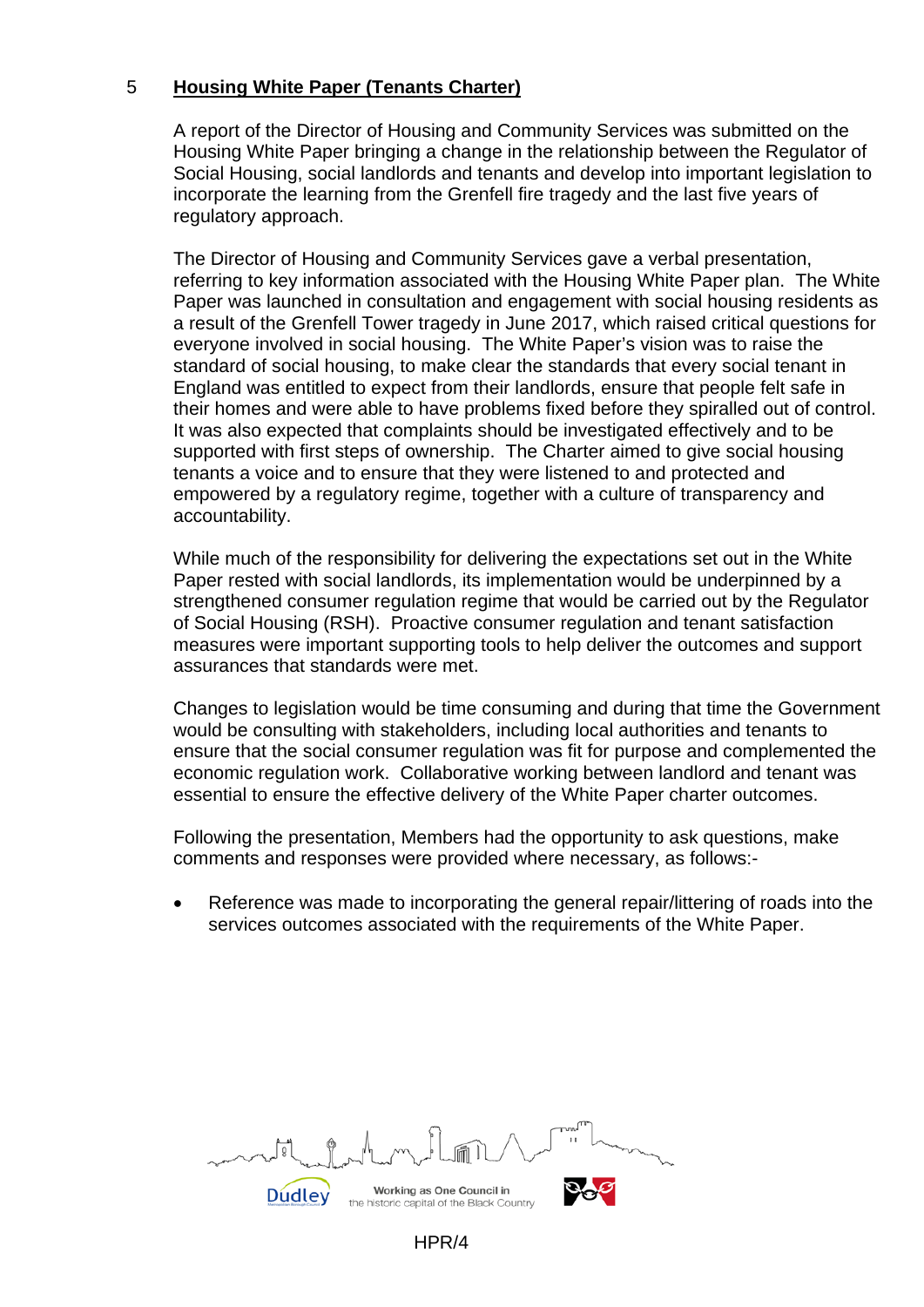- Robust building and fire safety regulations was considered paramount to ensure tenants were safe in their homes. Increased awareness for tenants on fire and structural protections in place to manage risk to buildings, smoke and carbon monoxide alarms fitted to all properties, information in relation to electrical safety and tenant participation were all considered critical processes to support the White Paper outcomes. Members were advised that a review of the Decent Homes Standards Policy was currently being carried out to ensure that landlords were meeting the high performance standards expected from tenants. Ongoing safety work and monitoring was essential, particularly as gas was being phased out and would be more reliant on electric alternatives.
- It was acknowledged that the system used to report maintenance issues/repair work required modifications and Members were assured that frequent monitoring in relation to the services was carried out to identify improvements. It was essential that tenants had clear instructions and knowledge of the procedures on the requirements of reporting repairs and maintenance issues.
- The Government's definition on renting was that affordable homes would cost no more than 80% of the average local market rent. Home ownership was a little more complicated with mortgage payments on a property being more than would be paid in rent on council housing, but below market levels.
- It was acknowledged that a number of council/private tenants did not adhere to tenancy conditions leading to poor internal and external conditions of properties. It was emphasised landlords should be more proactive and given additional authority to ensure that tenants did not breach tenancy conditions. It was accepted that private sector landlords could do more to promote tenancy conditions and it was noted that additional employees had been taken on to focus on issues associated with private sector landlords and to align the services and ensure that a consistence approach was delivered. It was considered that Member participation was also essential to the successful management of the service.
- Concern was expressed at the length of time building materials were left on a property following maintenance/repair work being carried out prior to collection. It was acknowledged that the service required improvements and ongoing consideration was being provided to improve the delivery of that service area. Members were advised to contact the Director of Housing and Community Services should they identify any materials left on a property for prolonged periods.
- It was acknowledged that very few complaint cases had been referred to the Housing Ombudsman Service. The process for dealing with complaints was frequently monitored with the majority of cases being dealt with by the Local Authority satisfactorily prior to the referral to the Ombudsman. However, the service was frequently being monitored for any improvements, however, in order to ensure the service was delivered effectively, it was acknowledged that collaboration with tenants was an essential part of the process.

Working as One Council in **Dudley** the historic capital of the Black Country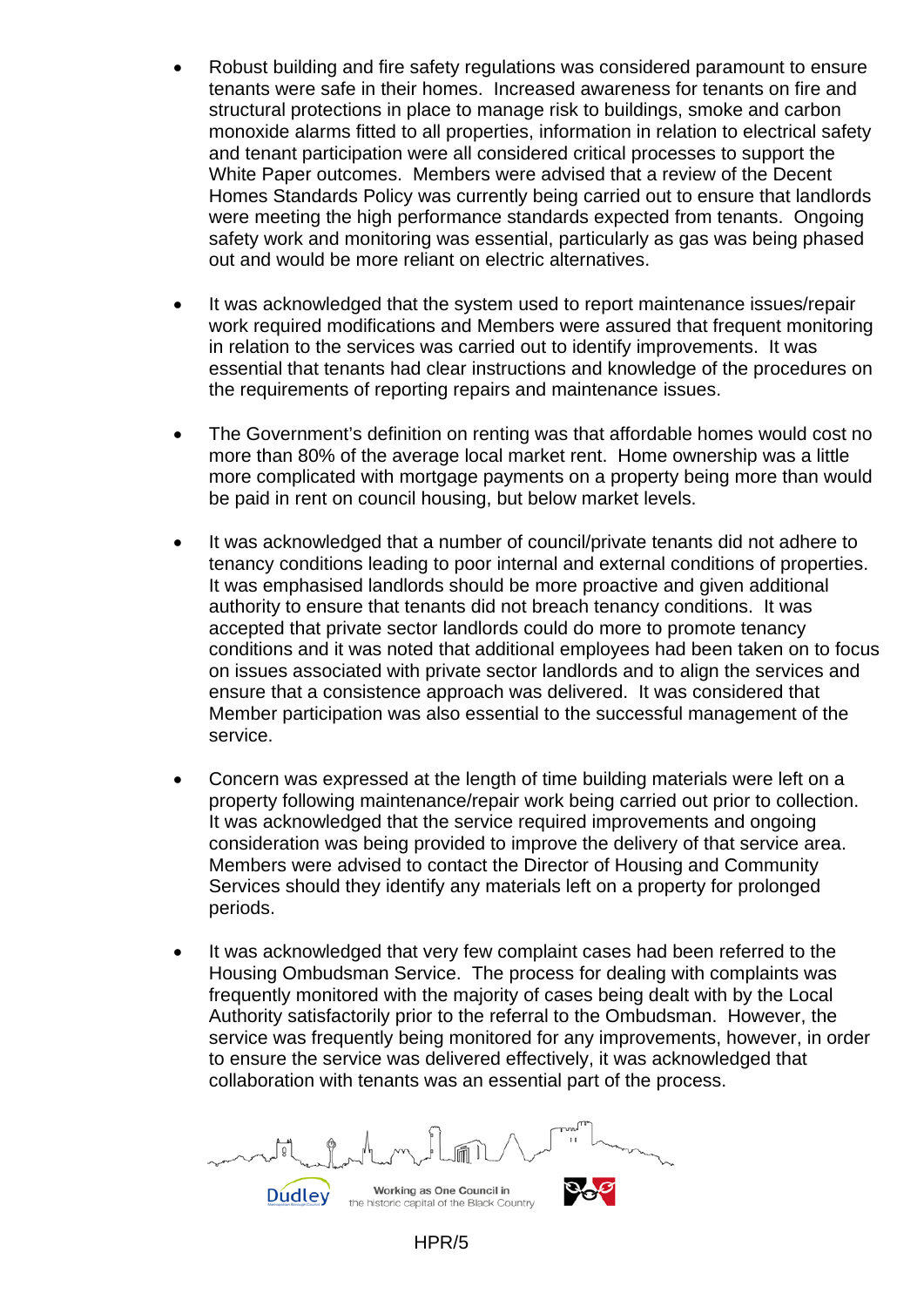- Reference was made to the Allocations Process. Members were advised that a robust review had taken place and considered by the Housing Allocations Working Group in 2019/20 and was now considered an area of best practice. The Policy was updated to ensure that a fair and proportionate approach across the service was provided to applicants.
- Reference was made to reduction/removal of carbon emissions from homes and the move towards a zero-carbon climate. Further consideration and alternative methods/systems on how to remove all man-made greenhouse gas emissions from the atmosphere would be considered and discussed in further detail at the Zero Carbon Climate Working Group. The Local Authority was already promoting cycling in the Borough to reduce the fuel emissions caused from vehicles.
- Dedicated staff was considered an essential part in delivering the outcomes outlined in the White Paper, frequent training was provided to all staff on the requirements of the Charter to ensure that the service was being provided effectively. The Director of Housing and Community Services commended the incredible work provided by the staff during the Covid-19 pandemic.

#### **Resolved**

- (1) That the information contained in the report, be noted.
- (2) That a further report be submitted to a future meeting of the Committee once the White Paper moved through Parliament into legislation.

## 6 **Overview of Safe and Sound (Dudley's Community Safety Partnership) and focus on Community Cohesion Strategic Group**

A report of the Director of Housing and Community Services was submitted to provide an overview of Safe and Sound (Dudley's Community Safety Partnership) and to provide detail in respect of the work of the Community Cohesion Strategic Group.

In presenting the report submitted, the Director of Housing and Community Services gave an overview of the report, and in doing so, referred to the structure chart and priorities outlined in Appendix 1 of the report submitted. Members were advised that the Responsible Authorities had a statutory duty to ensure that key agencies worked collaboratively in a Community Safety Partnership.

Priorities were identified through Dudley Borough's Strategic Assessment, Dudley: Have Your Say and West Midlands Now and outlined in paragraph 17 of the report submitted, together with a focus on the West Midlands Police High Impact Areas for Dudley.

Working as One Council in **Dudley** 

HPR/6

the historic capital of the Black Country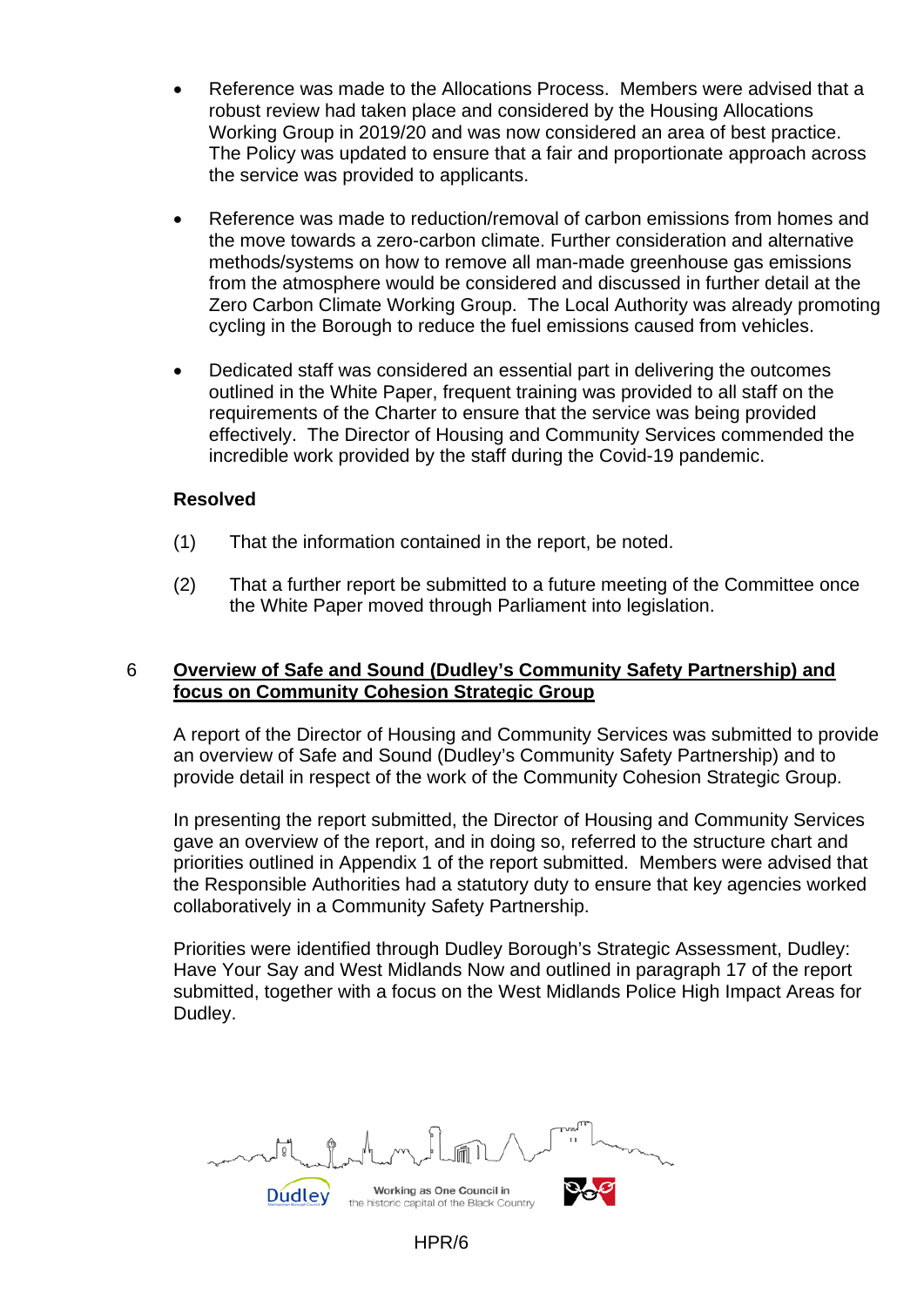The purpose of the Community Cohesion Strategic Group was referred to and the work provided by the Group which focused on hate crime, modern slavery and preventing extremism and the programmed work/training of the Group moving forward.

Following the presentation, Members had the opportunity to ask questions, make comments and responses were provided where necessary, as follows:-

- Although Members acknowledged the work provided by the Community Safety Partnership, concerns were expressed with the increase in the number of crimes reported on the streets of Dudley Borough and the lack of resources available. It was envisaged that statistics would not improve until dedicated resources were placed in key areas of concern to tackle crime and anti-social behaviour. Improvement strategies had been discussed and implemented with increased Closed Circuit Television (CCTV) in the Borough, Task and Finish Groups had been established to discuss identified outbreaks of crime and possible solutions moving forward, however, it was acknowledged that ongoing collaborative working with key agencies was essential in preventing crime and meeting regulatory requirements. The lack of data in relation to crime and anti-social behaviour was referred to and it was suggested that crime maps for each area in the Dudley Borough be provided highlighting crime levels and statistics raising awareness for both Ward Councillors and members of the public of the potential risks associated in various areas.
- In referring to the low level of response received following a recent small pilot carried out in local schools in relation to reporting hate crime, it was anticipated that the issue would be discussed further at Task and Finish Groups to raise awareness and to emphasise the importance of reporting such crimes.
- As a result of the COVID-19 pandemic, the programmed training on Modern Slavery had been postponed, however, National Referral Mechanism training had taken place virtually and was now being rolled out to appropriate staff across the Local Authority. Additional basic training was now available as an e-Learning package through Dudley Safeguarding People Partnership for both Local Authority and multiagency staff. The lack of training on Modern Slavery for Members was referred to and it was suggested that Members of the Local Authority also be offered training, which would increase awareness and help members identify key signs of potential offences. The Director of Housing and Community Services indicated that a link to the e-Learning package would be circulated to all Members of the Council to watch.
- Reference was made to the Dudley Children and Young People's Multi Agency Safeguarding Hub (MASH) and what it was responsible for. Members were advised that the service involved a number of key organisations working together to protect and safeguard children and young people. Referrals to MASH were made by any of the key organisations and extensive training was provided to all involved in the MASH to ensure the effective delivery of the service.

Working as One Council in **Dudley** the historic capital of the Black Country